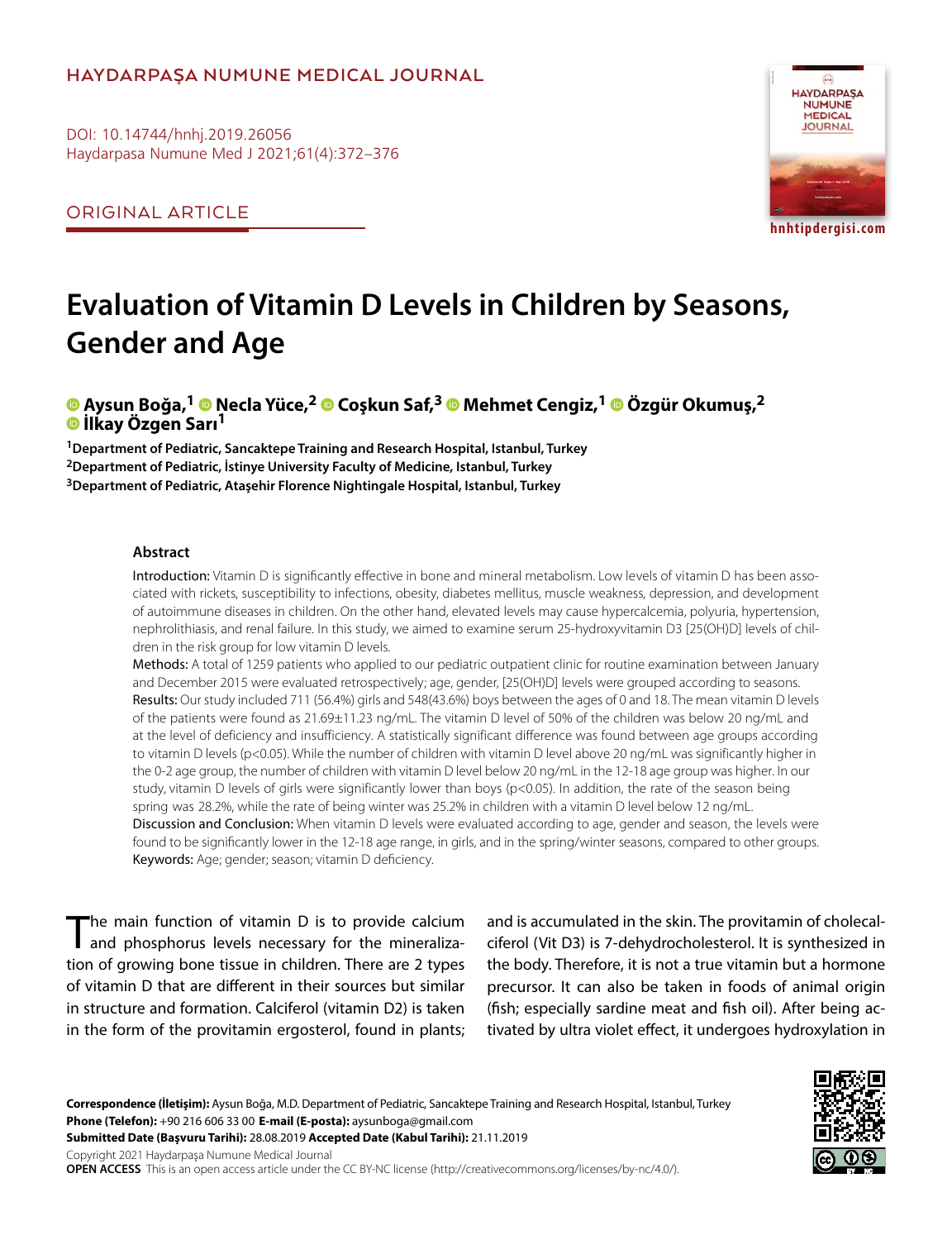the liver (25-hydroxylase) and kidney (1-α hydroxylase), respectively, and functions in target organs. Its low level has been associated with malaise, growth retardation, rickets, tendency to infections, obesity, diabetes mellitus, muscle weakness, depression, development of autoimmune diseases in children. High levels can cause hypercalcemia, polyuria, hypertension, nephrolithiasis, renal failure. Its level measurement is often made with serum 25(OH)D3  $|P|$ [1-2]

### **Materials and Methods**

A total of 1259 patients who applied to our pediatric outpatient clinic for routine examination between January and December 2015 were evaluated retrospectively and were divided into 4 age groups according to their childhood periods: 0-2 years old (infancy), 3-6 years old (early childhood), 7-11 years old (middle childhood), 12-18 years old (adolescence). Their genders and in which season the sample was taken were noted. Serum 25(OH)D3 levels were evaluated as follows: >20 ng/ml: sufficient, 12-20 ng/ml: vitamin D insufficiency, <12 ng/ml: vitamin D deficiency<sup>[3]</sup>. While evaluating the findings obtained in the study, IBM SPSS Statistics 22 (IBM SPSS, Turkey) program was used for statistical analysis. In the study, the conformity of the parameters to the normal distribution was evaluated with the Shapiro–Wilk test. In addition to descriptive statistical methods (mean, standard deviation, frequency), Chi-square test was used to compare qualitative data. Significance was evaluated at the p<0.05 level.

#### **Results**

The distribution of children by gender, age, vitamin D levels and seasons is given in Table 1. Of 1259 cases, 711 were girls and 548 were boys. There were 360 cases in the 0-2 age group, 274 cases in the 3-6 age group, 243 cases in the 7-11 age group, and 382 cases in the 12-18 age group. The mean vitamin D level was 21.69 ng/ml. Vitamin D deficiency was observed in 18.3% of the cases, and vitamin D insufficiency was observed in 31.7%. Vitamin D level was found to be normal in 50% of the cases.

There was a statistically significant difference between gender groups in terms of vitamin D levels (p<0.05). While the mean vitamin D level of girls was 20.78 ng/ml, it was 20.78 ng/ml for boys. In addition, the rate of girls (55.4%) with vitamin D levels below 20 ng/ml was found to be significantly higher (p<0.05). There was a statistically significant difference between age groups according to vitamin D levels (p<0.05). It was observed that the rate of children

|                 | n   | %    |  |
|-----------------|-----|------|--|
| Gender          |     |      |  |
| Male            | 548 | 43.6 |  |
| Female          | 711 | 56.4 |  |
| Age             |     |      |  |
| $0 - 2$         | 360 | 28.6 |  |
| $3-6$           | 274 | 21.8 |  |
| $7 - 11$        | 243 | 19.3 |  |
| $12 - 18$       | 382 | 30.3 |  |
| Vitamin D ng/ml |     |      |  |
| < 12            | 230 | 18.3 |  |
| $12 - 20$       | 399 | 31.7 |  |
| $>20$           | 630 | 50   |  |
| Season          |     |      |  |
| Spring          | 294 | 23.4 |  |
| Summer          | 302 | 24.0 |  |
| Autumn          | 344 | 27.3 |  |
| Winter          | 319 | 25.3 |  |

with a vitamin D level above 20 ng/ml in the 0-2 age group was 79.4%, and the rate of children in the 12-18 age group with a vitamin D level below 20 ng/ml was 70.7%. The number of cases according to the seasons is given in Table 2. There is a statistically significant difference between seasonal distributions according to vitamin D levels (p<0.05). In children with a vitamin D level below 12 ng/ml, the rate of the season being spring is 28.2%, the rate of being winter is 25.4%, and the rate of being summer is 7.9% (Table 3). It was observed that vitamin D levels were above 20 ng/ml at a rate of 64.6% and 60.5%, respectively, measured in the summer and autumn seasons.

Vitamin D levels in individual age groups with distribution according to gender, there was no significant difference in the other 3 groups, but there was a statistically significant difference between the gender distributions according to vitamin D levels in the 12-18 age group (p<0.05). The rate of girls with vitamin D levels below 20ng/mL was (55.4%). There was no significant difference between other vitamin D levels in different genders (p>0.05).

**Table 2.** Number of cases received by season

|        | n   | %      |
|--------|-----|--------|
| Season |     |        |
| Spring | 294 | (23.4) |
| Summer | 302 | (23.9) |
| Autumn | 344 | (27.3) |
| Winter | 319 | (25.4) |
|        |     |        |

#### **Table 1.** General distributions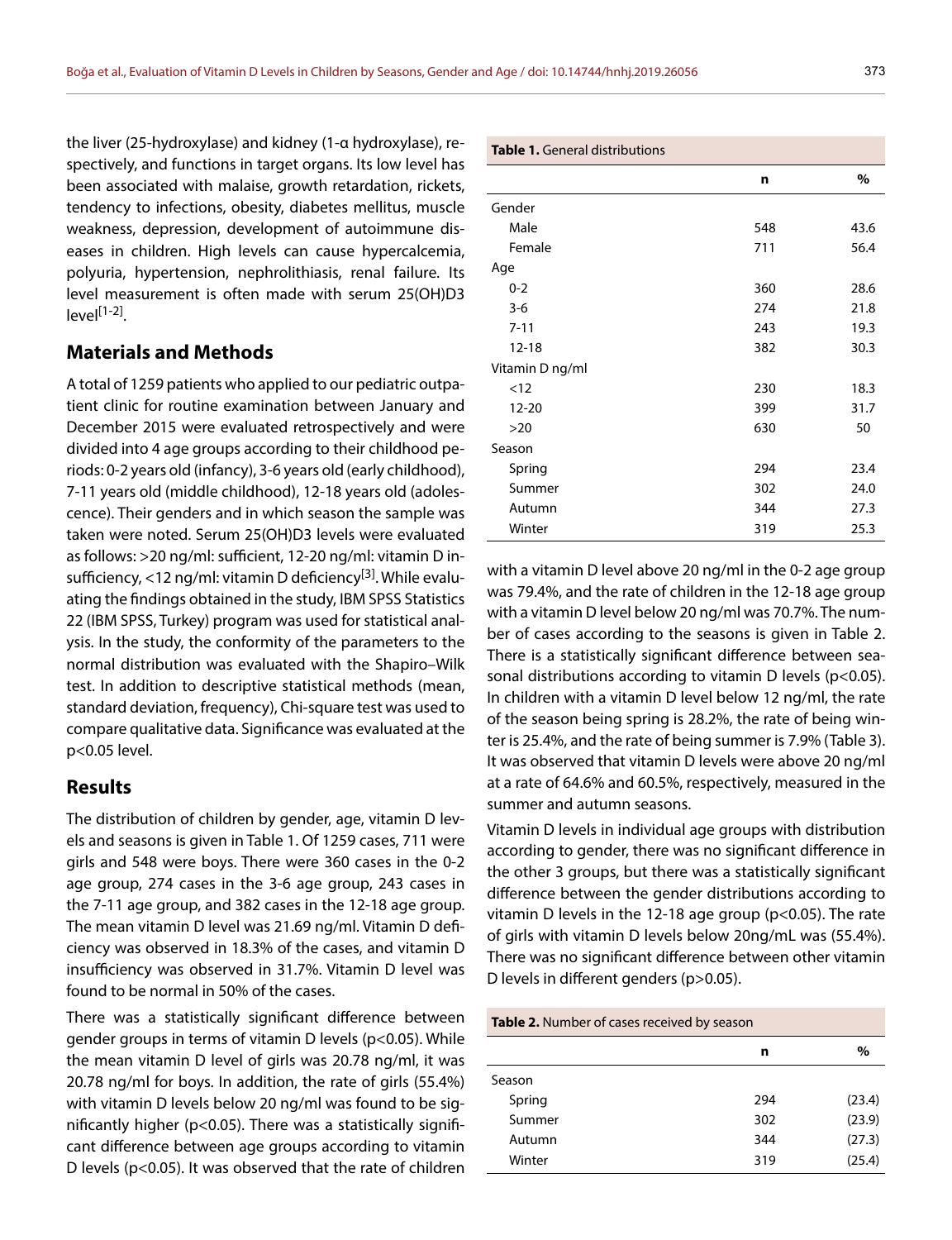|           | Vitamin D ng/mL |                |              | р        |
|-----------|-----------------|----------------|--------------|----------|
|           | $12$<br>n (%)   | 12-20<br>n (%) | >20<br>n (%) |          |
| Gender    |                 |                |              |          |
| Male      | 73 (13.3)       | 162 (29.6)     | 313 (57.1)   | $0.001*$ |
| Female    | 157 (22.1)      | 237 (33.3)     | 317 (44.6)   |          |
| Age       |                 |                |              |          |
| $0 - 2$   | 18(5)           | 56 (15.6)      | 286 (79.4)   | $0.001*$ |
| $3-6$     | 33 (12)         | 105 (38.3)     | 136 (49.6)   |          |
| $7 - 11$  | 43 (17.7)       | 104 (42.8)     | 96 (39.5)    |          |
| $12 - 18$ | 136 (35.6)      | 134 (35.1)     | 112 (29.3)   |          |
| Mevsim    |                 |                |              |          |
| Spring    | 83 (28.2)       | 97 (33)        | 114 (38.8)   | $0.001*$ |
| Summer    | 24 (7.9)        | 83 (27.5)      | 195 (64.6)   |          |
| Autumn    | 42 (12.2)       | 94 (27.3)      | 208 (60.5)   |          |
| Winter    | 81 (25.4)       | 125 (39.2)     | 113 (35.4)   |          |

**Table 3.** Gender, age and season evaluation according to vitamin D levels

There was no significant difference between genders according to vitamin D levels in the 0-2, 3-6, 7-11 age groups and in the seasons separately (p>0.05). When evaluated according to age groups, the frequency of vitamin D insufficiency and deficiency (25(OH)D level <20 ng/mL) in 0-2, 3-6, 7-11 and 12-18 age groups was detected as 20.6%, 50.3%, 60.5% and 70.7%, respectively. Therefore, the incidence increases with increasing age. In the 12-18 age group, 70.7% of the girls whose values were measured in the autumn season had a vitamin D level below 20 ng/ml, which was significantly higher than the other age groups and seasons (p<0.05).

## **Discussion**

Vitamin D deficiency is thought to be endemic in many regions of the world. Studies have shown that more than 1 billion people are affected by this condition<sup>[14]</sup>. Vitamin D deficiency and insufficiency in the pediatric population have been reported with varying frequencies in studies conducted in many countries<sup>[15,16]</sup>.

In the study of Akman et al.<sup>[4]</sup> in healthy children aged 1-16 years in Turkey, when cutoff value was calculated as 20 ng/ mL, 8% vitamin D deficiency and 25.5% vitamin D insufficiency were detected. It has been found that daily calcium intake is low, especially in children over the age of 8. In the study of Lapatsanis et al.,<sup>[15]</sup> vitamin D deficiency was found to be 14% in children aged 3-18 years. In a study conducted with Andiran et al.<sup>[18]</sup> in 2002, vitamin D deficiency was found to be 25% and vitamin D insufficiency to be 15% in breastfed infants. The higher rate of vitamin D deficiency and insufficiency in our study compared to many other studies may be due to geographical, sociocultural and other environmental differences in the studied groups. In the study of Gordon et al.,  $[17]$  12% of 133 infants aged 8-24 months were found to have vitamin D deficiency and 40% to have vitamin D insufficiency. In a study by Yoon et  $al.<sup>[5]</sup>$  in Korea, the frequency of vitamin D insufficiency was found to be 29.8% in children under the age of 2 when they took 30 ng/ml as a cut-off value. The difference in the cutoff value may have played a role in the fact that vitamin D insufficiency was detected at a rate of 5% in cases under 2 years of age in our study. In large population-based studies conducted in the United States, the prevalence of vitamin D insufficiency (defined as 25(OH)D <20 ng/mL) and deficiency (defined as 25(OH)D <10 ng/mL) in the pediatric age group was 15% and 1-2%, respectively<sup>[6,7]</sup>. These variations between countries in terms of prevalence may be due to geographical, nutritional and climatic differences, and differences arising from the regular and adequate dose of vitamin D supplement used in childhood.

In our study, vitamin D levels were found to be lower at higher rates in winter and spring. In winter, the frequency of vitamin D deficiency was 25.4%, insufficiency was 39.2%, and in spring, these rates were 28.2% and 33%, respectively. This situation shows the importance of exposure to sunlight in cutaneous vitamin D synthesis. Similarly, in studies conducted in Iowa, USA and Canada, vitamin D insufficiency or deficiency was found to be significantly higher in winter and early spring periods compared to other seasons. In a study conducted in the USA, it was reported that while 25(OH)D levels were <11 ng/ml at a rate of 78% in winter months, this rate decreased to 1% in summer months in infants who received breast milk and did not receive vitamin D supplementation<sup>[8]</sup>. In a study conducted in Canada, it was reported that 25(OH)D levels were found to be <16 ng/ mL in 34% of patients admitted to the hospital at the end of winter, and to be  $<$ 10 ng/mL in 6% $^{[9]}$ .

Vitamin D levels of 70.7% of girls in the 12-18 age group in the autumn season were found to be below 20 ng/ml, and significantly higher than other age groups and seasons. In a study conducted by Hatun et al.<sup>[10]</sup> in Kocaeli, Turkey (vitamin D insufficiency was accepted as 25(OH)D: 25-50 nmol/L and deficiency as 25(OH)D <25 nmol/L) in adolescent girls aged 13-17, Vitamin D deficiency was found to be 21.3%, and insufficiency was found to be 43.8%. In the studies, vitamin D insufficiency or deficiency is seen more frequently in the late winter and early spring periods, but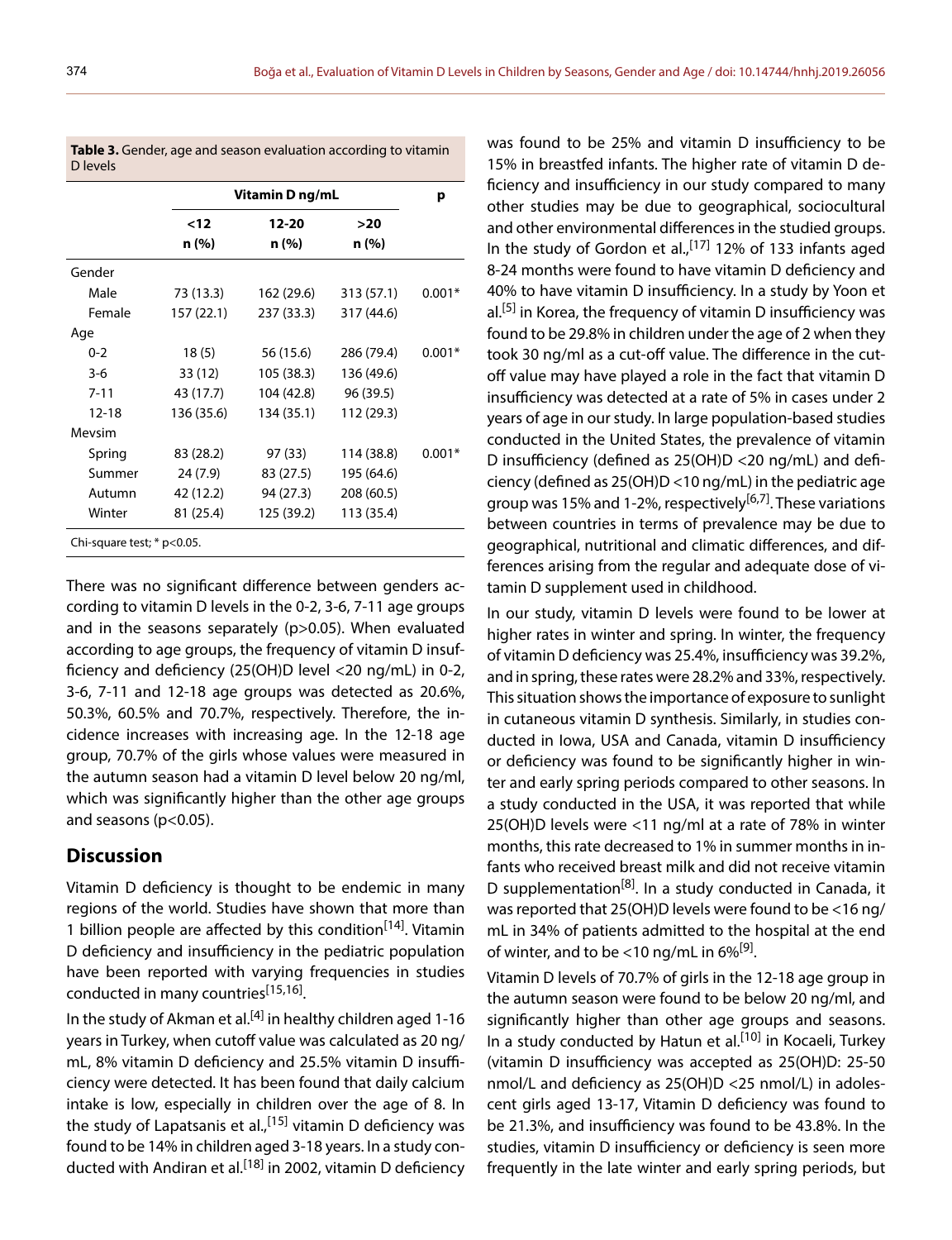this frequency decreases significantly in the summer and autumn periods. However, in parallel with the results of our study, vitamin D deficiency or insufficiency can be seen frequently in also summer and autumn periods, depending on the way women dress, lifestyle and nutritional differences, especially in Muslim societies<sup>[11,12]</sup>.

While the rate of children aged 0-2 years with a vitamin D level above 20 ng/ml was 79.4%, this rate decreased to 29.3% in the 12-18 age group. This situation shows the importance of vitamin D supplementation program in newborn and infancy period. In older children and adolescents, factors such as nutritional deficiency and insufficient exposure to sunlight may play a role in the development of vitamin D insufficiency or deficiency<sup>[11-13]</sup>. Vitamin D supplementation programs can be considered for children in the 12-18 age group.

# **Conclusion**

Vitamin D deficiency or insufficiency has been observed frequently in all age groups in parallel with other large-scale prevalence studies conducted in our country, and it is more common especially in puberty period and in girls. Again, vitamin D deficiency and insufficiency were observed more frequently in winter and spring periods.

In addition, although the success of the vitamin D supplementation program in the newborn and infancy period has been observed, it may be considered to increase its effectiveness.

In order to prevent vitamin D insufficiency in children, measures such as recommending vitamin D supplements to mothers during pregnancy and breastfeeding, not interrupting vitamin D prophylactic treatment in children, recommending products rich and enriched with vitamin D in terms of nutrition for older ages, recommending adequate sunlight, checking the 25(OH)D serum levels at certain periods in healthy child follow-up and treating it if necessary, can be taken.

The main factors limiting our study were the inability to evaluate the sociocultural and socioeconomic status of the children and lack of evaluation of information about diet, breastfeeding and demographic information about the perinatal period, which may play a role in vitamin D insufficiency or deficiency.

Considering its incidence in the population, since vitamin D insufficiency or deficiency is an important public health problem, more comprehensive and detailed studies in terms of sample and examined variables, together with existing studies on the subject, may guide future applications.

**Ethics Committee Approval:** Retrospective study.

**Peer-review:** Externally peer-reviewed.

**Authorship Contributions:** Concept: A.B.; Design: A.B.O., N.Y.; Data Collection or Processing: A.B.,Ö.O., N.Y., İ.Ö.S., M.C., C.S.; Analysis or Interpretation: A.B., Ö.O.; Literature Search: İ.Ö.S., M.C.; Writing: A.B., C.S.

**Conflict of Interest:** None declared.

**Financial Disclosure:** The authors declared that this study received no financial support.

#### **References**

- 1. Adams JS, Hewison M. Update in vitamin D. J Clin Endocrinol Metab 2010;95:471–8. [\[CrossRef\]](https://doi.org/10.1210/jc.2009-1773)
- 2. Holick MF, Binkley NC, Bischoff-Ferrari HA, Gordon CM, Hanley DA, Heaney RP, et al; Endocrine Society. Evaluation, treatment, and prevention of vitamin D deficiency: an Endocrine Society clinical practice guideline. J Clin Endocrinol Metab 2011;96:1911–30. Erratum in: J Clin Endocrinol Metab 2011;96:3908[. \[CrossRef\]](https://doi.org/10.1210/jc.2011-0385)
- 3. Munns CF, Shaw N, Kiely M, Specker BL, Thacher TD, Ozono K, et al. Global consensus recommendations on prevention and management of nutritional rickets. J Clin Endocrinol Metab 2016;101:394–415. [\[CrossRef\]](https://doi.org/10.1210/jc.2015-2175)
- 4. Akman AO, Tumer L, Hasanoglu A, Ilhan M, Caycı B. Frequency of vitamin D insufficiency in healthy children between 1 and 16 years of age in Turkey. Pediatr Int 2011;53:968–7[3. \[CrossRef\]](https://doi.org/10.1111/j.1442-200X.2011.03486.x)
- 5. Yoon JH, Park CS, Seo JY, Choi YS, Ahn YM. Clinical characteristics and prevalence of vitamin D insufficiency in children less than two years of age. Korean J Pediatr 2011;54:298-303[. \[CrossRef\]](https://doi.org/10.3345/kjp.2011.54.7.298)
- 6. Mansbach JM, Ginde AA, Camargo CA Jr. Serum 25-hydroxyvitamin D levels among US children aged 1 to 11 years: do children need more vitamin D? Pediatrics [2009;124:1404–10.](https://doi.org/10.1542/peds.2008-2041)
- 7. Saintonge S, Bang H, Gerber LM. Implications of a new definition of vitamin D deficiency in a multiracial us adolescent population: the National Health and Nutrition Examination Survey III. Pediatrics 2009;123:797–803. [\[CrossRef\]](https://doi.org/10.1542/peds.2008-1195)
- 8. Ziegler EE, Hollis BW, Nelson SE, Jeter JM. Vitamin D deficiency in breastfed infants in Iowa. Pediatrics 2006;118:603-1[0. \[CrossRef\]](https://doi.org/10.1542/peds.2006-0108)
- 9. Roth DE, Martz P, Yeo R, Prosser C, Bell M, Jones AB. Are national vitamin D guidelines sufficient to maintain adequate blood levels in children? Can J Public Health [2005;96:443–9.](https://doi.org/10.1007/BF03405185)
- 10. Hatun S, Islam O, Cizmecioglu F, Kara B, Babaoglu K, Berk F, et al. Subclinical vitamin D deficiency is increased in adolescentgirl-swhowearconcealingclothing. J Nutr 2005;135:218-22. [\[CrossRef\]](https://doi.org/10.1093/jn/135.2.218)
- 11. Bener A, Al-Ali M, Hoffmann GF. Vitamin D deficiency in healthy children in a sunny country: associated factors. Int J Food Sci Nutr 2009;60(Suppl 5):60–70. [\[CrossRef\]](https://doi.org/10.1080/09637480802400487)
- 12. Du X, Greenfield H, Fraser DR, Ge K, Trube A, Wang Y. Vitamin D deficiency and associated factors in adolescent girls in Beijing. Am J Clin Nutr 2001;74:494–50[0. \[CrossRef\]](https://doi.org/10.1093/ajcn/74.4.494)
- 13. El-Hajj Fuleihan G, Nabulsi M, Choucair M, Salamoun M, Hajj Shahine C, et al. Hypovitaminosis D in healthy schoolchildren. Pediatrics 2001;107:E53[. \[CrossRef\]](https://doi.org/10.1542/peds.107.4.e53)